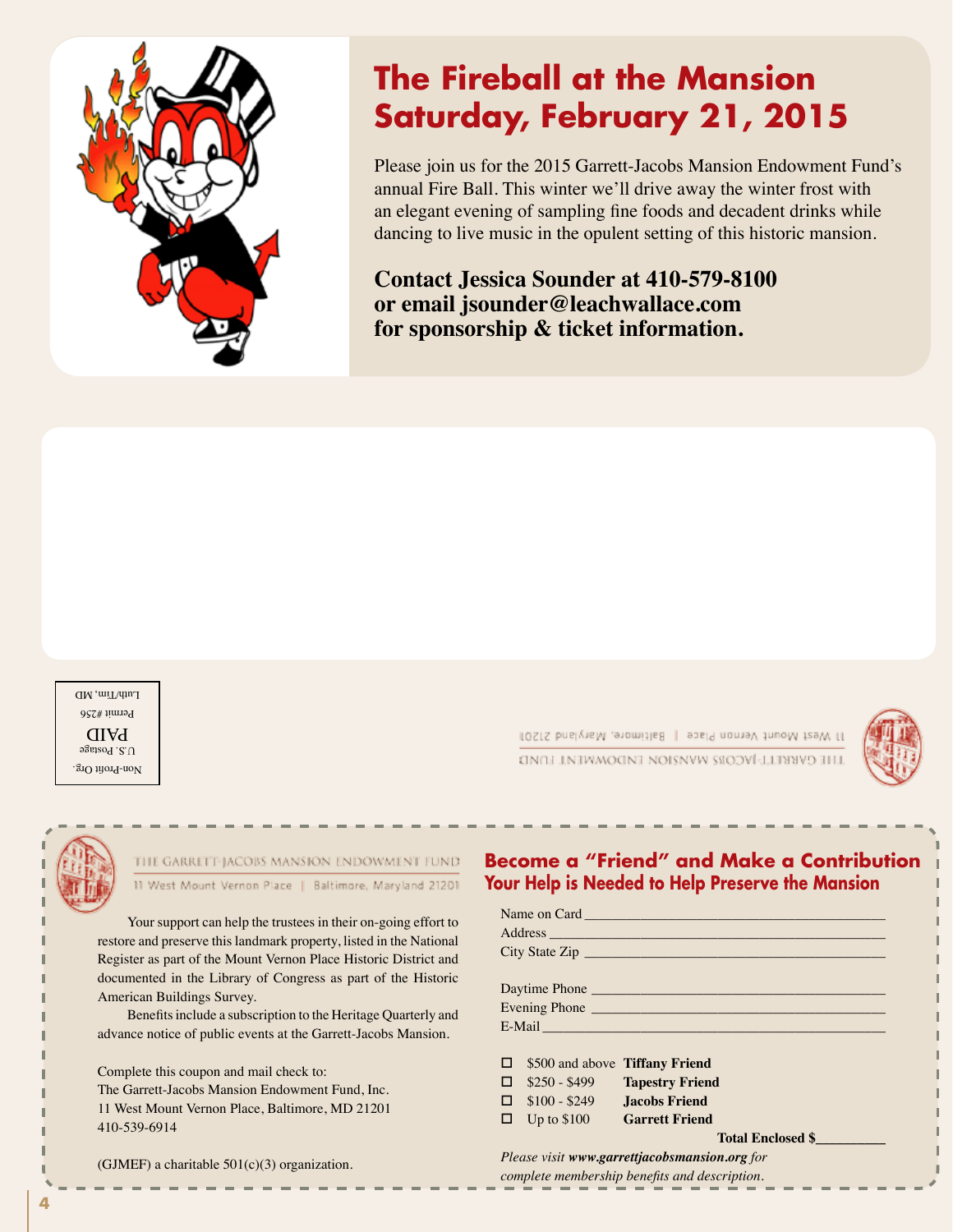

# $\mathscr{T}$ HE

# **"Something Old, Something New" The 2015 Capital Campaign**

#### **Something of the Old**

The Mansion located at 11 West Mount Vernon Place was built by Samuel George in 1853, the then new suburb of Mount Vernon on property purchased from John Eager Howard. It was a haven for Baltimore's newly-rich as a place to escape the city's congestion. The property lays directly across from the site of the Washington Monument (completed in 1829) which further enhanced its value. In 1872, it was a wedding gift to Robert & Mary Frick Garrett from Robert's father, John Work Garrett who was the President of the Baltimore & Ohio Railroad. He guided the railroad during the tumultuous years of the Civil War and served as an adviser to President Lincoln. Robert succeeded his father as president of the B & O Railroad. Seven years after Robert's death in 1896, Mary Frick Garrett married her second husband, Dr. Henry Barton Jacobs. The home continued as the epicenter of Baltimore Society. The Mansion is an architectural treasure epitomizing Baltimore's 19th century Golden Age grandeur and elegance.

Over time since its 1872 purchase, the Mansion became four adjacent, #11, #13,# 9 & #7 townhouses into one. During the 32 years of renovations, Mary Garrett

was principally responsible for each project. She asserted many definite ideas about designs and details. In particular she insisted on arches and columns, space for her Belgian Tapestries, a carved  $\parallel$  Fund. As wooded vestibule, Tiffany windows, and  $\frac{1}{\sqrt{2\pi}}$   $\frac{1}{\sqrt{2\pi}}$ a Courtyard. It is significant as the only  $\begin{array}{c|c}\n\text{may} & \text{know,} \\
\text{now} & \text{if the} \\
\end{array}$ building that combines the work of two of  $\int_{\text{R}}$  money raise America's most distinguished architects: **money** rain Stanford White and John Russell Pope. During this phase of construction, many  $\begin{array}{c|c} \text{support} & \text{the} \\ \text{During this phase of construction, many} & \text{support} \end{array}$ important artisans and artists of the day provided details that embellished the magnificent space. Taken from Wikepedia, some of the artists and artisans included the famous Herter Brothers of New York, furniture and interior wood design specialists, responsible for the carved vestibule panels, decorative work, and s significant as the only  $\frac{100\%}{100\%}$  of the aisung  $\Omega$  or construction, many  $\begin{bmatrix} 1 & 1 \\ 1 & 1 \end{bmatrix}$ 



# **Why it matters... The Fire Ball**

The Fire Ball is the largest fundraiser for the Endowment Fund. As you may know, 100% of the money raised is used to support the



Manson's continued improvement that embellished the and maintenance. Last year's proceeds for this architectural included treasure were utilized to refurbish the Library and restore the gold  $\log n$  leaf on the staircase railings in the d | Marble Hall. This black-tie affair nd is in keeping with Mrs. Garrett's  $\frac{1}{2}$  style of entertaining with fine food  $\&$  wine, and music for dancing. Mrs. Garrett's "gold-plated dinner service and gold Venetian glasses" are long gone. No "footmen nor butlers" greet guests either (Dehler  $14 \& 15$ . Yet, the Fire Ball is always a majestic event.  $\frac{d}{dx}$  **Gregoric Weiter Endowment Fund (G)**  $\mathcal{E}^{\text{II}}$  real on the of will

Dehler, Katharine B. *Our*  Engineering Society of Baltimore, 1993. **n**  $\frac{1993.1}{200}$  continued on page 3<sup>1</sup>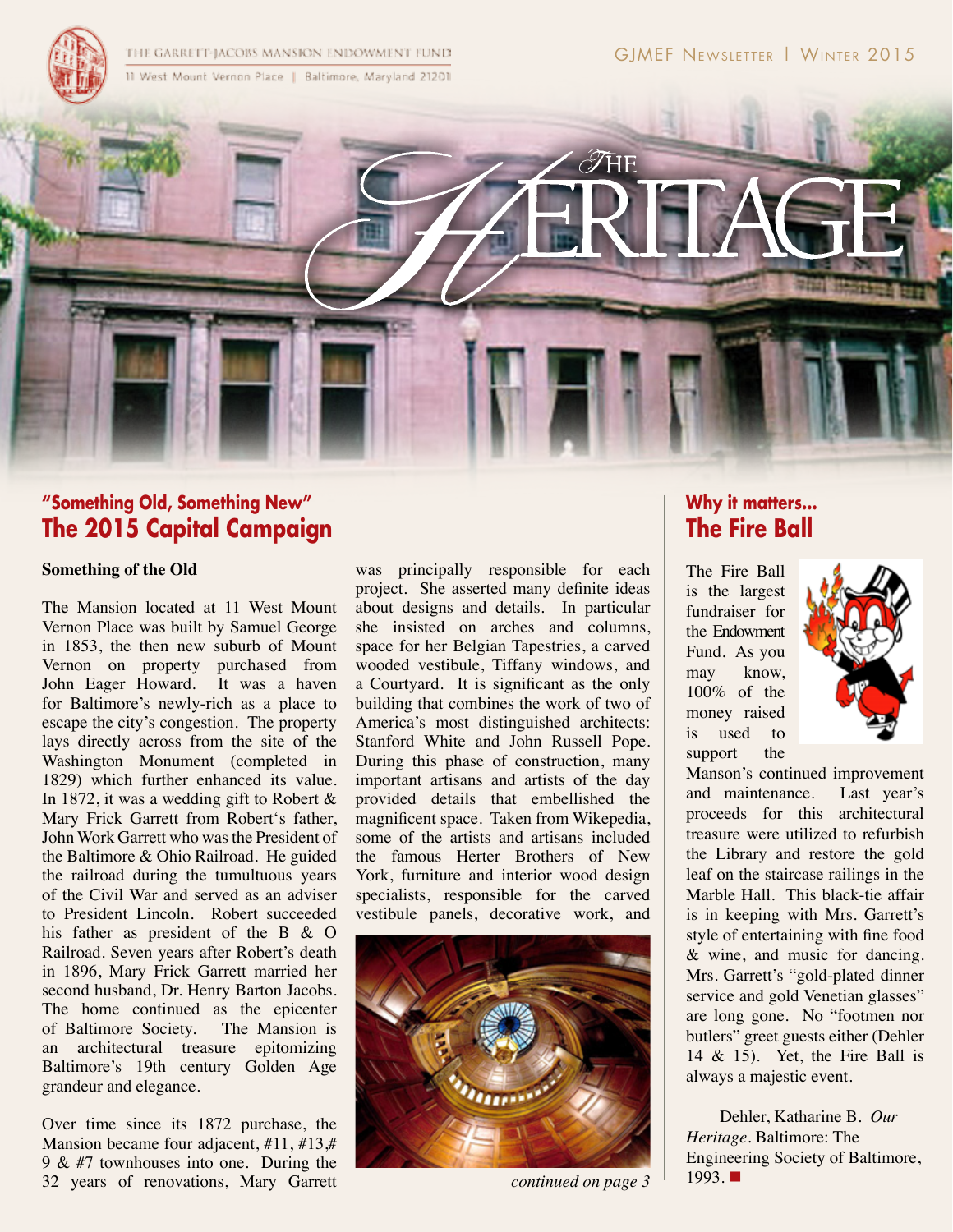

**THE** GARRETT-JACOBS **MANSION ENDOWMENT FUND** 

#### **Board of Trustees**

The Garrett-Jacobs Mansion 11 West Mount Vernon Place Baltimore, Maryland 21201-5190 410-539-6914

www.garrettjacobsmansion.org

Mr. Michael Dick Mr. Carl Eastwick Mr. Frank Dittenhafer Mr. James A. Durkay Mr. David H. Gleason Mr. Johns W. Hopkins, Jr. Ms. Lisa Keir Mr. Robert F. Leach Mr. Charles A. Meyer Mr. J. William Middelton<br>Dr. Jackie Bucfatt Ms. Judith Proffitt ns. Juan 1 roma<br>Dr. Kathleen Waters Sander Mr. Douglas F. Suess **Example 31 Strategies** Britterested Mr. Bruce T. Votta Mr. John Carroll Weiss, III

Heritage Editor: Jo Anne Sabas

"Heritage" is distributed to members and *friends of The Garrett-Jacobs Mansion Endowment on a quarterly basis.*

#### **Advisory Board**

**Sunday, March 29 - Organ Concert**

 **The Student Prince Prince Prince Prince Prince Prince Prince Prince Prince Prince Prince Prince Prince Prince** 

James Abbott Jeffrey Buchheit The Honorable John Carroll Byrnes J. Joseph Clarke, Jr. James D. Dilts  **La Boheme** Charles B. Duff Elaine Eff
and Concert **Concert Eff** James Garrett Eva Higgins **Examged at 2:00 p.m. at the Garrett-Jacobs Mansion. Tickets are set as Adults and Structure Ages 11 Baltil** Lisa Keir Cindy Kelly **Tickets The Door.** Leslie King-Hammond Zippy Larson Bernadette Low, PhD Jane McConnell Travers Nelson Walter Schamu Andrew Van Styn Gary Vikan Courtney B. Wilson **Members of The Engineers Club Admitted Friends of the Mansion Admitted Free** 

# **MISSION STATEMENT**

The mission of the Garrett-Jacobs Mansion Endowment Fund is to preserve and restore the Mansion as a National Historic Landmark and to share the history, architectural and civic legacy of the Mansion for the benefit and education of the public.

## **Another Success... Crush**

The eighth annual "Crush" wine tasting event was held Friday November 7th. The Crush, a fundraising event benefits the Garrett-Jacobs Mansion Endowment Fund. This year over 200 attendees filled the historic rooms and helped raise over **\$25,000**. The theme of the night was "A Perfect Pairing." For only \$85, guests enjoyed pairing gourmet foods with their fine-wine counterparts. In addition, Laurie Forster, "The Wine Coach" and host of "The Sipping Point" on WBAL, lead two classes on "Weird Science— Food and Wine Reactions" for those guests interested in learning more about

# **The Mansion is the Place to be...**<br> **The Mansion is the Place to be...** ge Editor: Jo Anne Sabas **Calendar of Events**

**Friday, February 15, 2:00 p.m.**



**Silent Movie** *The Student Prince*

**Friday, February 27 6:30 p.m. cash bar 7:30 p.m. downbeat**

**Sunday, March 1 2:00 p.m. cash bar 3:00 p.m. downbeat**



**Baltimore Concert Opera presents** *This Little Light of Mine*  $\mathbf{z}$  a presents

 $\mathcal{L}$ 

In honor of Black History Month, this opera is an inventive one-woman musical **I**I<sub>nd</sub> tribute, featuring soprano Adrienne of The Engi Danrich, honoring the ground-breaking careers of two African-American opera **12** legends: Marian Anderson and Leontyne



pairings of food and wines. Stay tuned for the 2015 Crush. *"The Wine Coach," Laurie Foster (center)*

Thank you to Kelsey Windas', who contributed this article, and to Bob Leach the Crush's chair.  $\blacksquare$ 

Price, both of whom performed at The Metropolitan Opera House in New York. Assigned Seating \$25/\$35/\$45/\$65

Tickets can be purchased online at [BaltimoreConcertOpera.com o](http://www.BaltimoreConcertOpera.com)r by calling 443.445.0226.

**Sunday, April 12, 2:00 p.m.**



**Silent Movie** *La Boheme*

**Sunday, May 17, 2:00 p.m.**



**Organ Concert**  *with Michael Britt*

Tickets for all movies and organ concerts are \$8 Adults and \$4 Children Ages 11 & Under to the General Public. Members of The Engineers Club & Friends of the Mansion Admitted Free Tickets Available at the Door.  $\blacksquare$ SILENT MOVIES MICHAEL BRITTING MICHAEL BRITTING MICHAEL BRITTING MICHAEL BRITTING MICHAEL BRITTING MICHAEL BRI